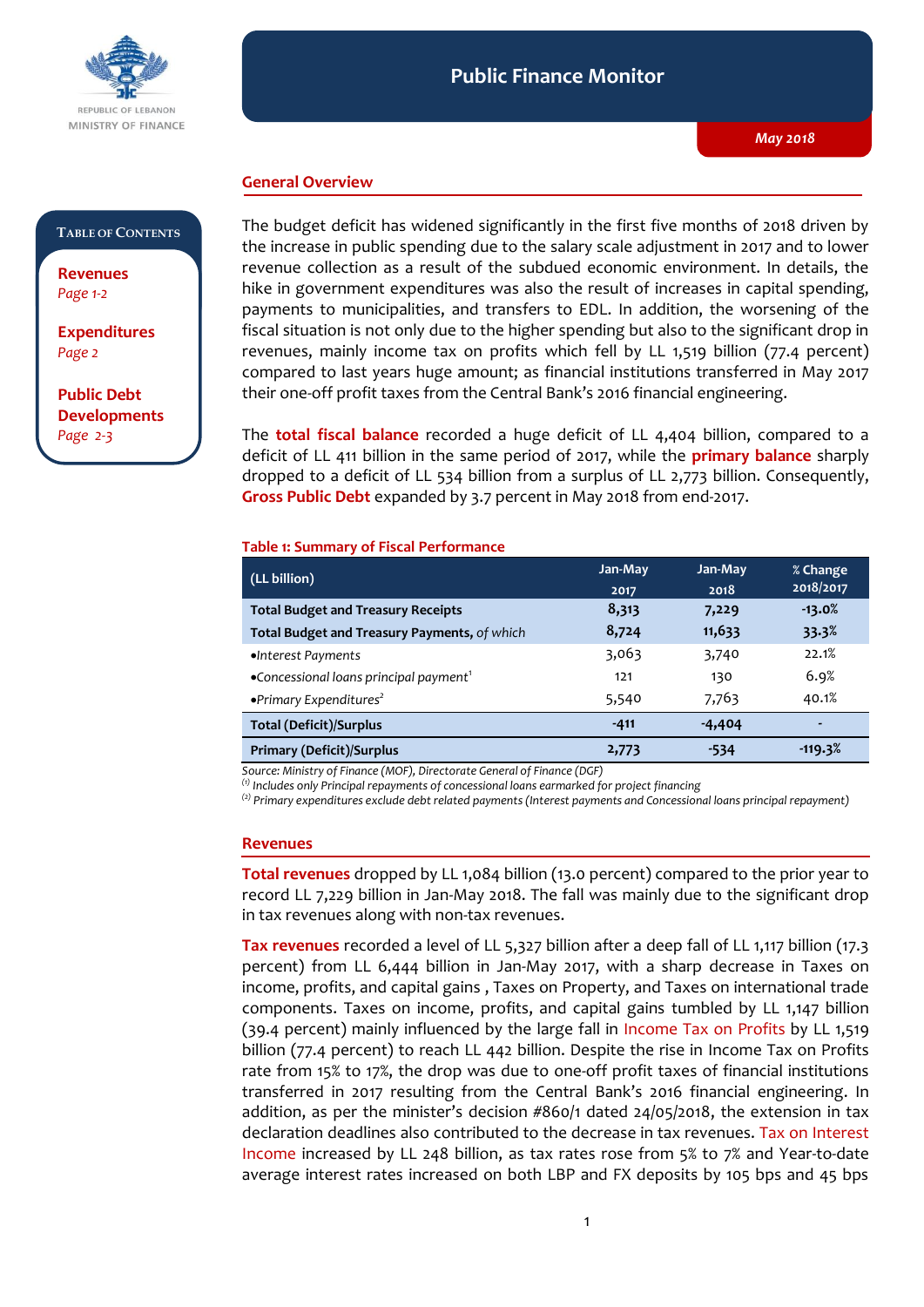

respectively, and Income Tax on Wages and Salaries also increased by LL 67 billion from the previous year after the salary scale adjustment. However, these increases were not significant to offset the huge drop in Income Tax on Profits. Also, it is worth mentioning that the tax rate on the dividends paid by publicly-listed firms on the Beirut Stock Exchange (BSE) rose from 5% to 10%, in line with the historical dividend tax rate paid by firms not listed on the BSE. The latter tax amendment reflected in a higher collection of Income Tax on Capital Gains & Dividends that reached LL 223 billion in the first five months of the year. In addition, real estate registration fees witnessed a fall in Jan-May 2018 by LL 74 billion (19.5 percent), as average prices of properties increased by 7.0 percent accompanied by a fall in their sales by 21.1 percent and a drop in the number of registered square meters by 18.1 percent<sup>1</sup>. Domestic taxes on goods and services rose significantly by LL 141 billion (7.9 percent) to reach LL 1,929 billion over the covered period associated with the increase of LL 135 billion (8.8 percent) in value added tax as rates increased form 10% to 11%, with a rise in VAT at customs by 13.8 percent. Taxes on international trade fell by LL 50 billion (5.7 percent) to reach LL 824 billion in Jan-May 2018, given primarily the decrease of LL 67 billion (11.7 percent) in excise taxes. In detail, tobacco exices declined by LL 47 billion (49.8 percent) along with the fall in the value of tobacco-imported products by LL 54 billion (47.0 percent) from the prior year, as well as car excises which fell by LL 25 billion (12.0 percent) due to a 12.2 percent drop in the amount of imported cars.

**Non-tax revenues** also witnessed a sharp decline in the covered period amounting to LL 282 billion (19.3 percent) to hit LL 1,178 billion. This was initiated by the strict drop of LL 332 billion (34.2 percent) in income from public institutions and government properties; mainly due to a significant fall in transfers from the Telecom Surplus by LL 169 billion compared to the prior year, a decline of LL 143 billion (100 percent) in revenues from Port of Beirut, and a drop in Property Income by LL 25 billion (39.8 percent). In addition, vehicle control fees fell by LL 12 billion (6.9 percent) in Jan-May 2018. However, notary fees increased by LL 15 billion to reach LL 30 billion over the period as rates doubled due to the implementation of new revenue measures<sup>2</sup> under Law n<sup>o</sup> 64/2017 published in the official gazette n<sup>o</sup> 50 dated 26/10/2017<sup>3</sup>.

**Treasury receipts** edged up by LL 316 billion (77.2 percent) to reach LL 724 billion from a lower amount of LL 409 billion in the same period of last year.

### **Expenditures**

-

**Total expenditures** extended to hit a new milestone of LL 11,633 billion in Jan-May 2018, up from LL 8,724 billion in the same covered period in 2017 due to higher spending within all sub-components, mainly in current and treasury expenditures.

**Current primary expenditures<sup>4</sup>** significantly rose by LL 1,242 billion (26.9 percent) to record LL 5,868 billion, driven by a huge rise in salaries, wages and social benefits and in retirement and end of service compensations by LL 524 billion and LL 254 billion, respectively. In parallel, other increases in Jan-May 2018 included: (i) Transfers to EDL by LL 253 billion to reach LL 947 billion, (ii) transfers to hospitals that inched up by LL 78 billion to reach LL 238 billion, as well as (iii) contributions to non-public sectors that

<sup>&</sup>lt;sup>1</sup> As per the registered data at the Order of Engineers and Architects in Beirut, excluding registered square meters in the Order of Engineers and Architects in Tripoli.

<sup>2</sup> Such as bonds, undertakings, guarantees, and other obligations from LL 10,000 to LL 20,000, translated documents that the notary public approves on from LL 2,000 to LL 4,000, formal copy of documents and titles from LL 2,000 to LL 4,000, and notices, warnings, omissions, waivers and disclaimers from LL 10,000 to LL 20,000.

 $^3$  Following the abrogation of the law no 45/2017 (published in the official gazette no 37 dated 21/08/2017) by the Constitutional Council.

<sup>4</sup> Current primary expenditures represent current expenditures excluding interest payment and debt service.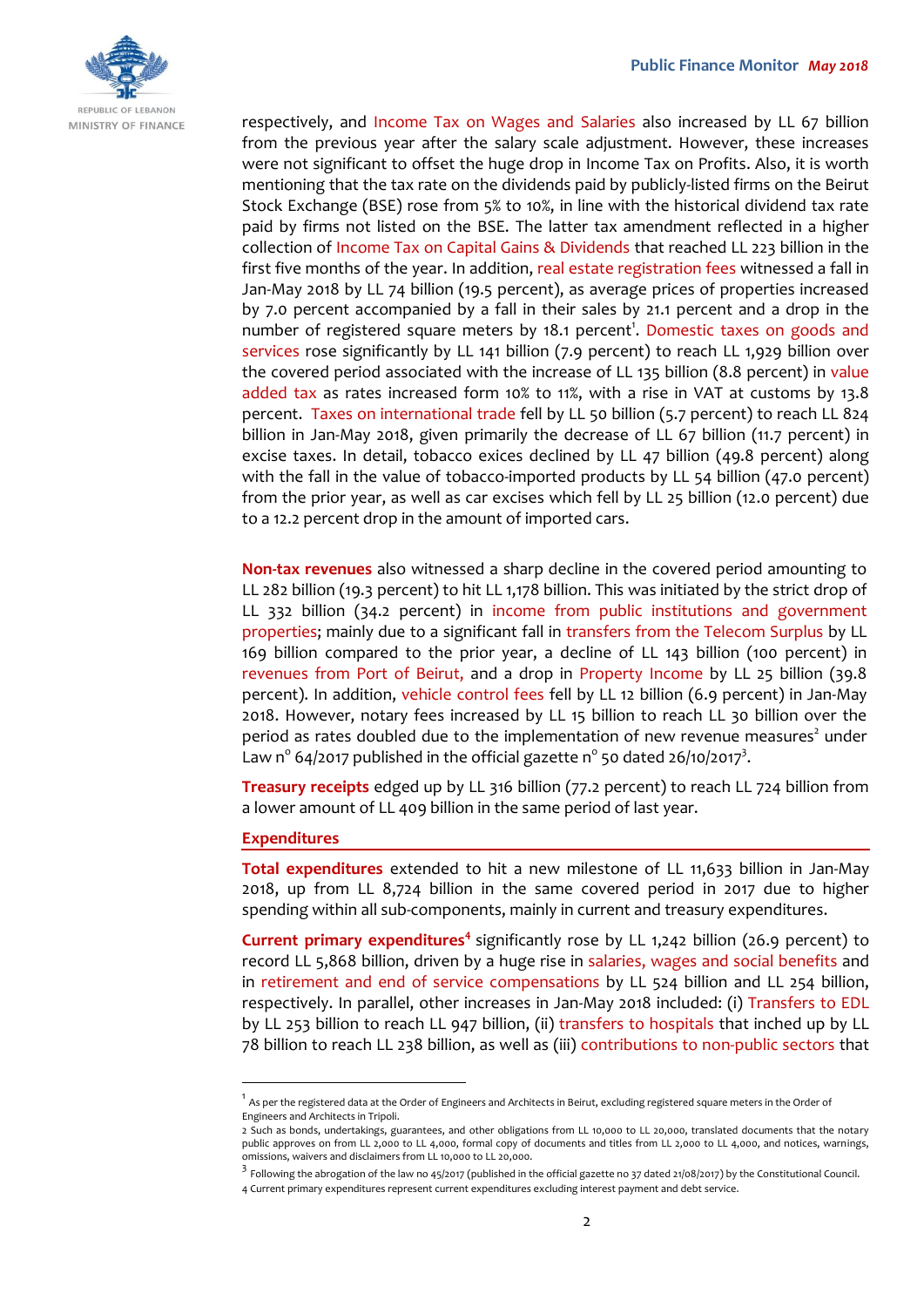

rose by LL 34 billion to reach LL 94 billion. Medicaments and Transfers to Higher Council of relief witnessed a drop by LL 35 billion (41.8 percent) and LL 21 billion (100 percent) respectively, however tightening of these expenditures was insignificant compared to the huge rise in the above mentioned categories.

**Interest payments** reached LL 3,740 billion in Jan-May 2018 , higher by LL 678 billion (22.1 percent) from the prior year, mainly as interest payments due on Foreign debt increased significantly by LL 388 billion (33.4 percent). This increase was accompanied by another sharp rise in payments on Domestic debt by LL 290 billion (15.2 percent) to reach LL 2,191 billion.

**Capital expenditures** also grew by LL 321 billion (73.8 percent) to hit LL 756 billion, as a result of a major rise in construction in progress expenses by LL 217 billion (75.1 percent), accompanied by an increase of LL 76 billion (103.3 percent) in maintenance costs to hit LL 150 billion. However, expenditures related to CDR significantly fell by LL 80 billion (54.8 percent).

**Treasury expenditures** increased by LL 627 billion to reach LL 966 billion in Jan-May 2018 compared to LL 339 billion in the same period of 2017. This upward trend was mainly a result of an increase in transfers to municipalities by the Ministry of Finance by LL 461 billion to reach LL 572 billion in Jan-May 2018.

## **Public Debt**

**Gross public debt** grew to LL 124,383 billion in May 2018 compared to a value of LL 119,898 billion in December 2017. Accordingly, net debt inflated by LL 4,626 billion (4.4 percent) to hit LL 108,865 billion, accompanied by a drop in public sector deposits by LL 141 billion to reach LL 15,518 billion at end-May. On another hand, the public debt composition was affected by the debt replacement agreement conducted between the Ministry of Finance and Banque du Liban on 17 May 2018, whereby MoF issued to BDL a nominal amount of US\$ 5.5 billion in dollar denominated Eurobonds with a market value of \$5.4 billion while BDL redeemed to MoF the equivalent in Lebanese Lira (LL) Treasury bonds from its existing portfolio.

**Local currency debt** decreased by LL 3,502 billion (4.7 percent), mainly due to a drop in both the Central bank and Commercial banks debt by LL 2,879 billion (8.1 percent) and LL 1,218 billion (4.4 percent), respectively in May 2018. On the other hand, an increase in other local currency debt holdings was recorded, with TBs held by Public Entities rising by LL 660 billion (7.4 percent) to reach LL 9,601 billion.

However, the stock of **foreign currency debt** significantly grew by LL 7,987 billion (17.4 percent) to reach LL 53,808 billion, as a result of new market issued Eurobonds that increased by LL8,271 billion (19.8 percent) to record a high level of LL 50,062 billion. On the contrary, Paris II Related debt, Special T-bills, and accrued interest on Eurobonds in Foreign currency significantly fell by LL 86 billion (100 percent), LL 27 billion (81.8 percent) and LL 69 billion (14.4 percent), respectively.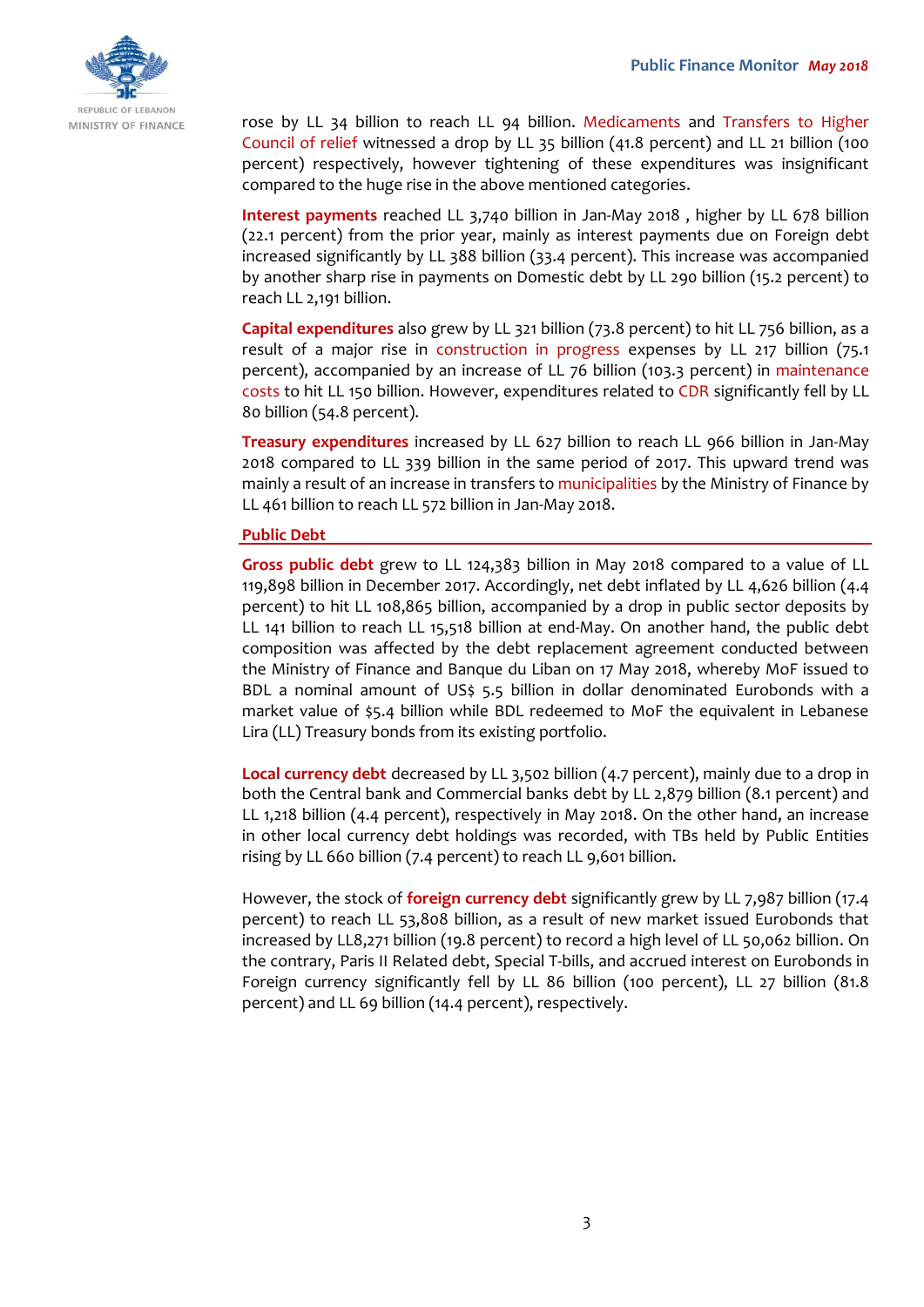

# **SECTION 1: REVENUE OUTCOME**

## **Table 2: Total Revenues**

| (LL billion)                     | 2017<br>Jan-May | 2018<br>Jan-May | % Change<br>2018/2017 |
|----------------------------------|-----------------|-----------------|-----------------------|
| <b>Budget Revenues, of which</b> | 7,905           | 6,505           | $-17.7%$              |
| <b>Tax Revenues</b>              | 6,444           | 5,327           | $-17.3%$              |
| Non-Tax Revenues                 | 1,460           | 1,178           | $-19.3%$              |
| <b>Treasury Receipts</b>         | 409             | 724             | 77.2%                 |
| <b>Total Revenues</b>            | 8,313           | 7,229           | $-13.0%$              |

*Source: MOF, DGF*

## **Table 3: Tax Revenues**

| (LL billion)                                        | 2017<br>Jan-May | 2018<br>Jan-May | % Change<br>2018/2017 |
|-----------------------------------------------------|-----------------|-----------------|-----------------------|
| <b>Tax Revenues:</b>                                | 6,444           | 5,327           | $-17.3%$              |
| Taxes on Income, Profits, & Capital Gains, of which | 2,914           | 1,767           | $-39.4%$              |
| Income Tax on Profits                               | 1961            | 442             | $-77.4%$              |
| Income Tax on Wages and Salaries                    | 384             | 451             | 17.4%                 |
| Income Tax on Capital Gains & Dividends             | 159             | 223             | 40.5%                 |
| Tax on Interest Income (7%)                         | 375             | 623             | 66.2%                 |
| Penalties on Income Tax                             | 35              | 27              | $-22.0%$              |
| Taxes on Property, of which:                        | 653             | 539             | $-17.3%$              |
| <b>Built Property Tax</b>                           | 198             | 186             | $-6.0%$               |
| Real Estate Registration Fees                       | 381             | 307             | $-19.5%$              |
| Domestic Taxes on Goods & Services, of which:       | 1,788           | 1,929           | 7.9%                  |
| Value Added Tax                                     | 1,531           | 1,666           | 8.8%                  |
| Other Taxes on Goods and Services, of which:        | 181             | 180             | $-0.3%$               |
| Private Car Registration Fees                       | 101             | 110             | 8.8%                  |
| Passenger Departure Tax                             | 79              | 69              | $-12.2%$              |
| Taxes on International Trade, of which:             | 874             | 824             | $-5.7%$               |
| Customs                                             | 299             | 316             | 5.8%                  |
| Excises, of which:                                  | 575             | 508             | $-11.7%$              |
| Gasoline Excise                                     | 272             | 273             | 0.4%                  |
| Tobacco Excise                                      | 95              | 48              | $-49.8%$              |
| Cars Excise                                         | 206             | 181             | $-12.0%$              |
| Other Tax Revenues (namely fiscal stamp fees)       | 215             | 267             | 23.8%                 |

*Source: MOF, DGF*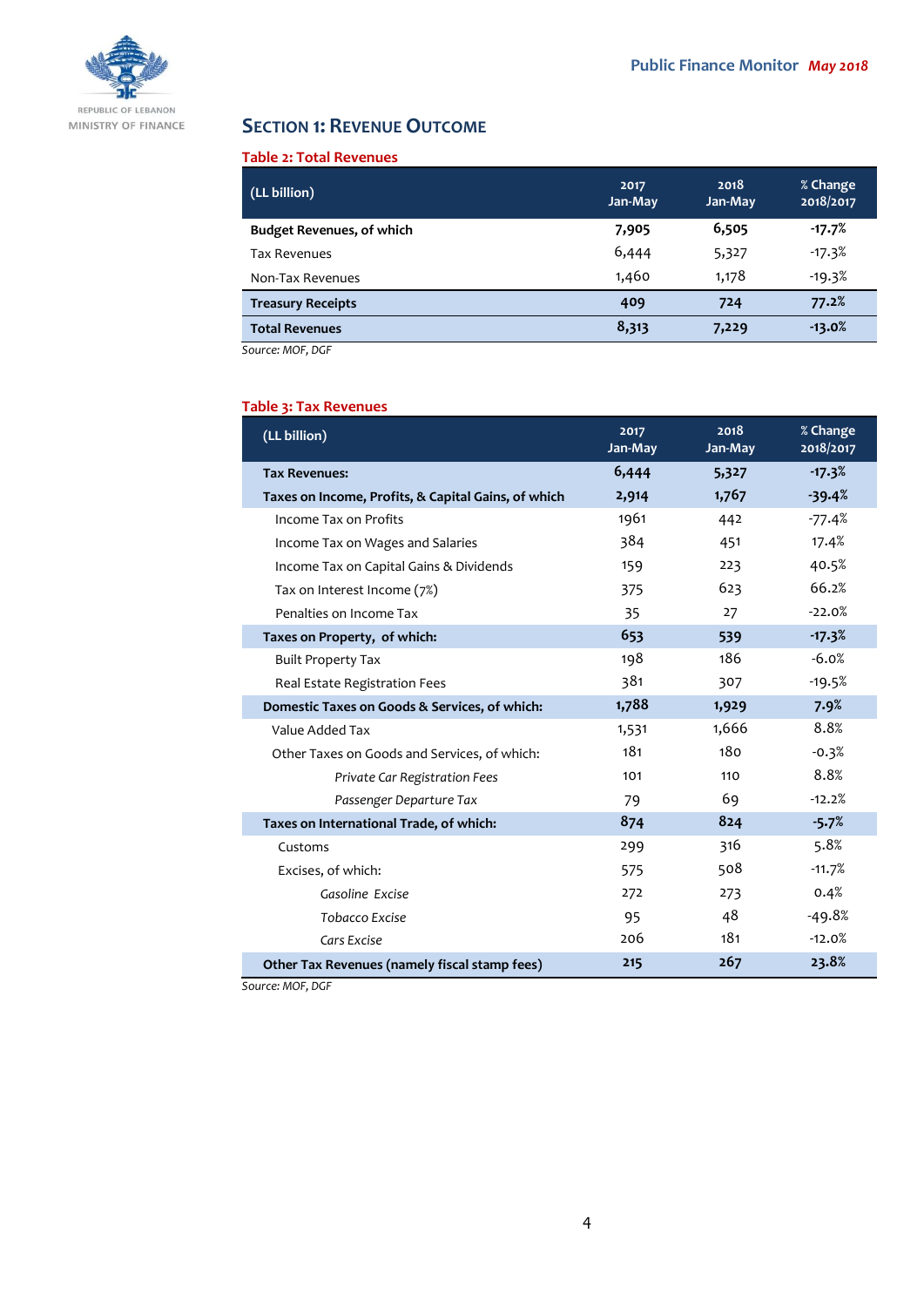

#### REPUBLIC OF LEBANON MINISTRY OF FINANCE

## **Table 4: Non-Tax Revenue**

| (LL billion)                                                                                      | 2017<br>Jan-May         | 2018<br>Jan-May | % Change<br>2018/2017 |
|---------------------------------------------------------------------------------------------------|-------------------------|-----------------|-----------------------|
| <b>Non-Tax Revenues</b><br>Income from Public Institutions and Government Properties, of<br>which | 1,460<br>969            | 1,178<br>637    | $-19.3%$<br>$-34.2%$  |
| Income from Non-Financial Public Enterprises, of which:                                           | 843                     | 537             | $-36.3%$              |
| Revenues from Casino Du Liban                                                                     | 50                      | 56              | 12.3%                 |
| Revenues from Port of Beirut                                                                      | 143                     | 0               | $-100.0%$             |
| <b>Budget Surplus of National Lottery</b>                                                         | $\mathbf{1}$            | $\mathbf{1}$    | $-38.1%$              |
| Transfer from the Telecom Surplus                                                                 | 649                     | 480             | $-26.1%$              |
| Transfer from Public Financial Institution (BDL)                                                  | 61                      | 60              | $-0.4%$               |
| Property Income (namely rent of Rafic Hariri International<br>Airport)                            | 62                      | 37              | $-39.8%$              |
| Other Income from Public Institutions (interests)                                                 | $\overline{\mathbf{3}}$ | $\overline{2}$  | $-21.4%$              |
| Administrative Fees & Charges, of which:                                                          | 400                     | 412             | 3.1%                  |
| Administrative Fees, of which:                                                                    | 342                     | 340             | $-0.4%$               |
| Notary Fees                                                                                       | 15                      | 30              | 95.7%                 |
| Passport Fees/ Public Security                                                                    | 112                     | 113             | 0.5%                  |
| <b>Vehicle Control Fees</b>                                                                       | 175                     | 163             | $-6.9%$               |
| Judicial Fees                                                                                     | 13                      | 11              | $-13.9%$              |
| Driving License Fees                                                                              | 10                      | 9               | $-4.1%$               |
| Administrative Charges                                                                            | 16                      | 16              | $-1.9%$               |
| Sales (Official Gazette and License Number)                                                       | $\mathbf{1}$            | $\mathbf{1}$    | $-2.8%$               |
| Permit Fees (mostly work permit fees)                                                             | 34                      | 39              | 16.5%                 |
| Other Administrative Fees & Charges                                                               | 7                       | 16              | 126.4%                |
| <b>Penalties &amp; Confiscations</b>                                                              | 15                      | 14              | $-6.6%$               |
| Other Non-Tax Revenues (mostly retirement deductibles)<br>$C_{\text{outcon}} M \cap F \cap C F$   | 77                      | 115             | 49.3%                 |

*Source: MOF, DGF*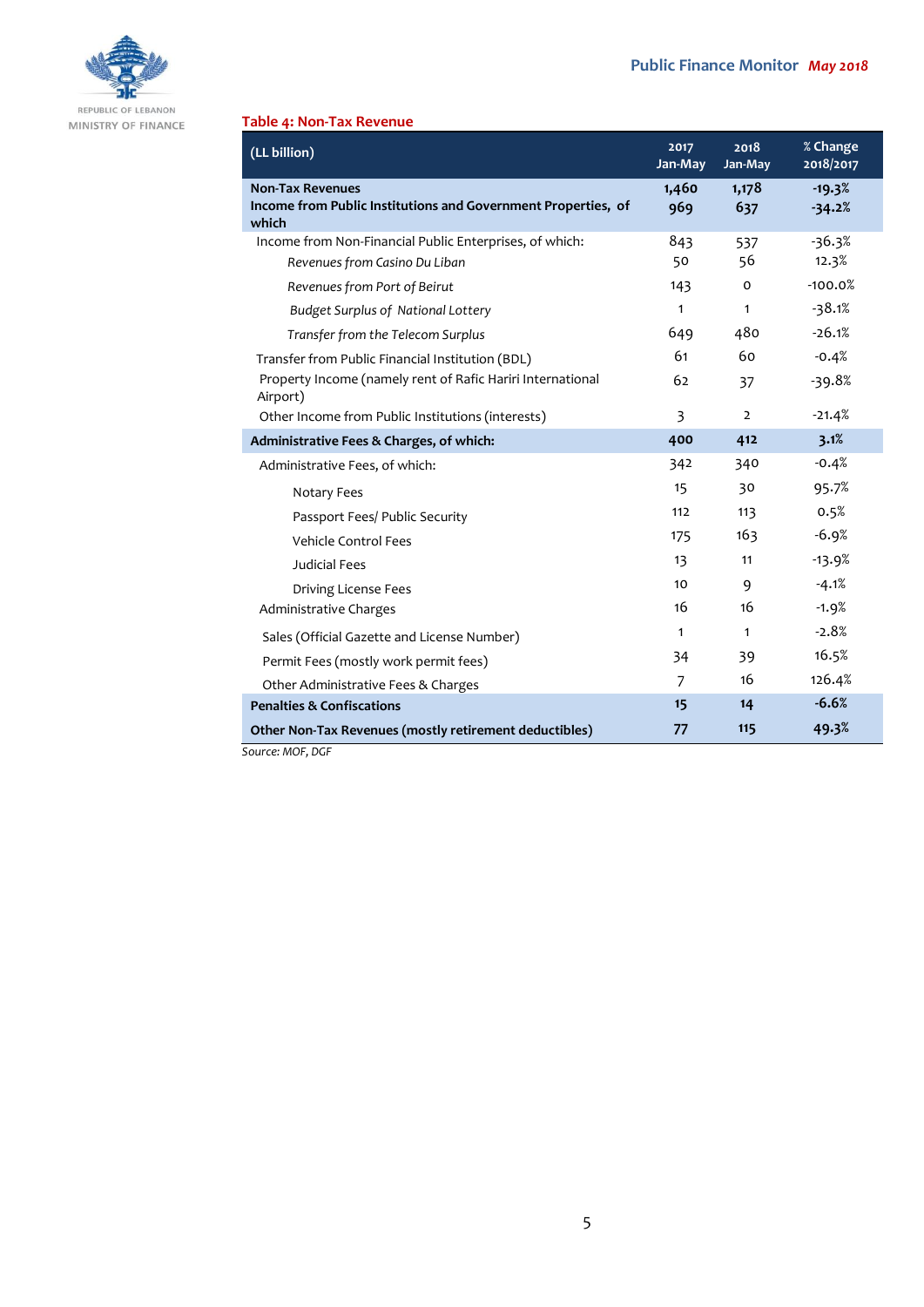

MINISTRY OF FINANCE

# **SECTION 2: EXPENDITURE OUTCOME**

## **Table 5: Expenditure by Economic Classification**

| (LL billion)                                                 | 2017<br>Jan-May | 2018<br>Jan-May | % Change<br>2018/2017 |
|--------------------------------------------------------------|-----------------|-----------------|-----------------------|
| 1. Current Expenditures                                      | 7,810           | 9,738           | 24.7%                 |
| 1.a Personnel Cost, of which                                 | 3,195           | 3,979           | 24.5%                 |
| Salaries, Wages and Related Items                            | 2,083           | 2,607           | 25.2%                 |
| Retirement and End of Service Compensations, of which:       | 939             | 1,192           | 27.0%                 |
| Retirement                                                   | 778             | 908             | 16.7%                 |
| End of Service                                               | 161             | 284             | 76.8%                 |
| Transfers to Public Institutions to Cover Salaries           | 174             | 180             | 3.2%                  |
| 1.b Interest Payments 1/, of which:                          | 3,063           | 3,740           | 22.1%                 |
| Domestic Interest Payments                                   | 1,902           | 2,191           | 15.2%                 |
| Foreign Interest Payments                                    | 1,161           | 1,549           | 33.4%                 |
| 1.c Accounting Adjustments                                   | $\circ$         | O               | 0.0%                  |
| 1.d Foreign Debt Principal Repayment                         | 121             | 130             | 6.9%                  |
| 1.e Materials and Supplies, of which:                        | 156             | 136             | $-13.3%$              |
| Nutrition                                                    | 28              | 27              | $-4.3%$               |
| Fuel Oil                                                     | 14              | 13              | $-6.6%$               |
| Medicaments                                                  | 83              | 48              | $-41.8%$              |
| 1.f External Services                                        | 63              | 115             | 83.4%                 |
| 1.g Various Transfers, of which:                             | 927             | 1,270           | 37.0%                 |
| EDL <sub>2</sub> /                                           | 694             | 947             | 36.5%                 |
| <b>NSSF</b>                                                  | O               | $\mathbf 0$     |                       |
| Higher Council of Relief                                     | 21              | 0               | $-100.0%$             |
| Contributions to non-public sectors                          | 59              | 94              | 57.9%                 |
| Transfers to Directorate General of Cereals and Beetroot 3/  | 15              | 17              | 12.2%                 |
| 1.h Other Current, of which:                                 | 229             | 332             | 45.0%                 |
| Hospitals                                                    | 160             | 238             | 48.9%                 |
| Others(judgments & reconciliations, mission costs, other)    | 66              | 90              | 36.2%                 |
| 1.i Interest Subsidy                                         |                 |                 | $-33.1%$              |
| 2. Capital Expenditures                                      | 55<br>435       | 37<br>756       | 73.8%                 |
| 2.a Acquisitions of Land, Buildings, for the Construction of | $\overline{2}$  | 30              |                       |
| Roads, Ports, Airports, and Water Networks                   |                 |                 |                       |
| 2.b Equipment                                                | 28              | 42              | 50.2%                 |
| 2.c Construction in Progress, of which:                      | 289             | 507             | 75.1%                 |
| Displaced Fund                                               | 10              | 10              | 0.0%                  |
| Council of the South                                         | 13              | 40              | 200.2%                |
| CDR                                                          | 145             | 66              | $-54.8%$              |
| Ministry of Public Work and Transport                        | 51              | 47              | $-6.5%$               |
| Other of which:                                              | 65              | 90              | 37.1%                 |
| Higher Council of Relief                                     | 6               | 11              | 92.7%                 |
| 2.d Maintenance                                              | 74              | 150             | 103.3%                |
| 2.e Other Expenditures Related to Fixed Capital Assets       | 42              | 27              | $-34.2%$              |
| 3. Budget Advances 4/                                        | 102             | 108             | 6.4%                  |
| 4. Customs Administration (exc. Salaries and Wages) 5/       | 38              | 65              | 70.0%                 |
| 5. Treasury Expenditures 6/                                  | 339             | 966             | 184.9%                |
| Municipalities                                               | 111             | 572             |                       |
| Guarantees                                                   | 48              | 38              | $-20.8%$              |
| Deposits 7/                                                  | 97              | 102             | 5.5%                  |
| Other, of which:                                             | 84              | 254             | 203.4%                |
| VAT Refund                                                   | 80              | 90              | 11.9%                 |
| 6. Unclassified Expenditures                                 | $\mathbf{o}$    | $\mathbf{o}$    |                       |
| 7. Total Expenditures (Excluding CDR Foreign Financed)       | 8,724           | 11,633          | 33.3%                 |

*Source: Statement of Account 36, Cashier Spending, Public Debt Department Figures, Fiscal Performance Gross Adjustment Figures*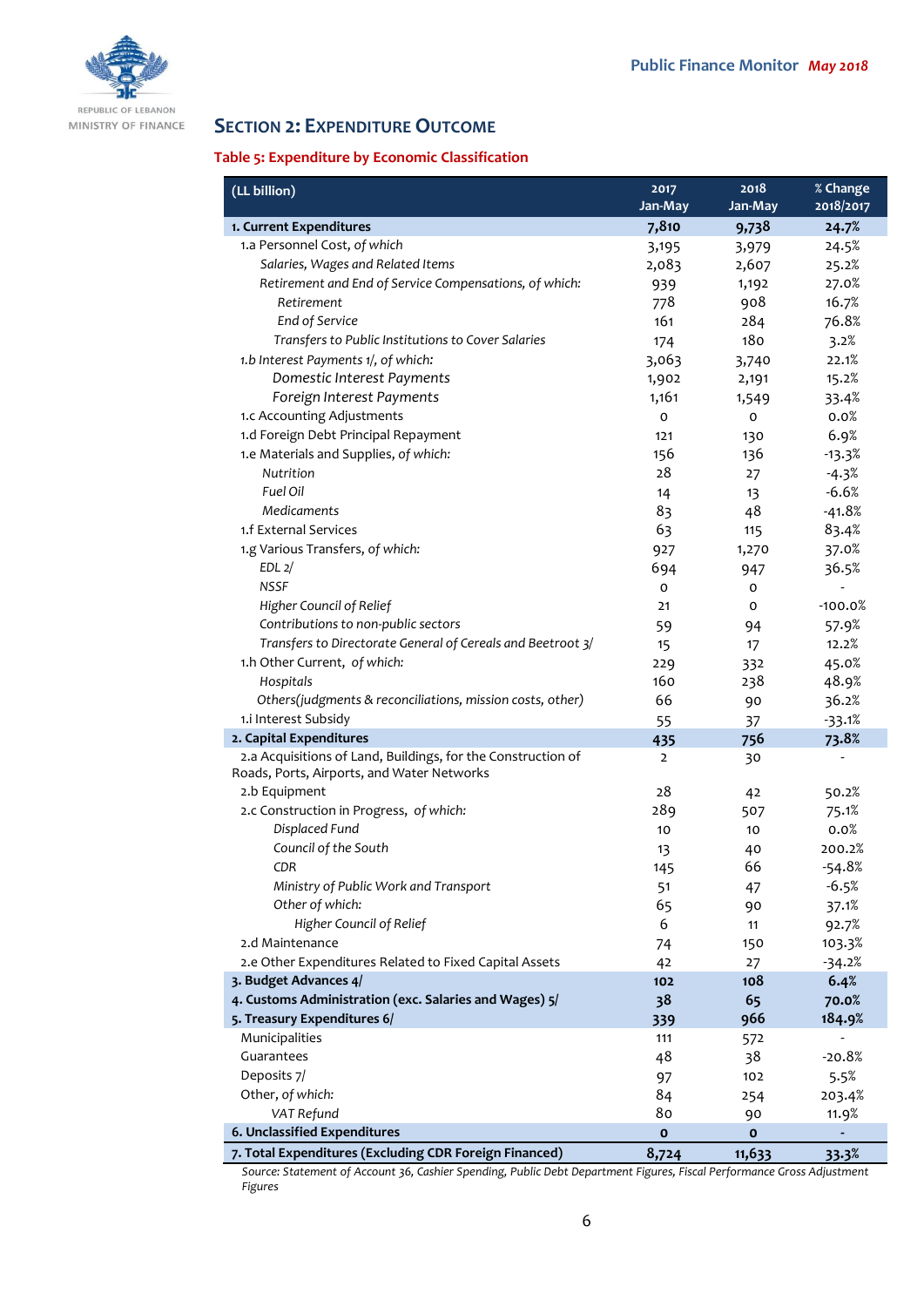

MINISTRY OF FINANCE

*(1) For a detailed breakdown of interest payments, kindly refer to table 6.*

*(2) For a detailed breakdown of transfers to EDL, kindly refer to table 7. EDL has been reclassified to various transfers from "other treasury expenditures", following the reclassification of the 2009 Budget Proposal and in line with the Fiscal Performance.*

*(3) Transfers to Directorate General of Cereals and Beetroot include both administrative expenses and payments for wheat subsidy.*

*(4) Budget Advances were previously classified under "other". Given their growth, and in line with the Ministry of Finance's efforts to ensure transparency, they will be published in a separate line. They will be regularized at a later stage, and it is only after their regularization that they can be classified according to their economic nature in the budget system.*

*(5) Customs administrations include payments - excluding salaries and wages - made to customs and paid from customs cashiers. They can only be classified after Customs submit the supporting documents to the Directorate General of Finance. (6) Starting December 2011, the Treasury expenditures section in the monthly, quarterly and yearly reports and its corresponding figures differ from the eponym section appearing in the Fiscal performance reports published by the Ministry of Finance because of the reclassification affecting certain payments from guarantees and treasury advances accounts* 

*which are manually reclassified in their budgetary economic classification articles.*

*(7) Deposit payments are payments made by the treasury to public administrations, institutions, municipalities, and funds, from revenues it has collected on their behalf.*

#### **Table 6: Details of Debt Service Transactions<sup>1</sup>**

| (LL billion)                         | 2017<br>Jan-May | 2018<br>Jan-May | % Change<br>2018/2017 |
|--------------------------------------|-----------------|-----------------|-----------------------|
| <b>Interest Payments</b>             | 3.063           | 3,740           | 22.1%                 |
| Local Currency Debt                  | 1,902           | 2,191           | 15.2%                 |
| Foreign Currency Debt, of which:     | 1,161           | 1,549           | 33.4%                 |
| Eurobond Coupon Interest*            | 1,123           | 1,510           | 34.5%                 |
| Special bond Coupon Interest*        | 1               |                 | $-46.2%$              |
| Concessional Loans Interest Payments | 37              | 39              | 3.9%                  |

#### *Source: MOF, DGF*

*(1) Please note that the classification of debt service expenditures is now broken into two separate categories as follows: Interest Payments (as per GFS classification) and repayment of principal on concessional loans earmarked for project financing.*

*\* Includes general expenses related to the transaction*

#### **Table 7: Transfers to EDL**

| (LL billion)                                              | 2017<br>Jan-May | 2018<br>Jan-May | % Change<br>2018/2017 |
|-----------------------------------------------------------|-----------------|-----------------|-----------------------|
| EDL of which:                                             | 694             | 947             | 36.5%                 |
| Debt Service                                              |                 | 6               | $-17.0%$              |
| Reimbursement for purchase of Natural Gas, Fuel & Gas Oil | 686             | 941             | 37.1%                 |
| <b>Transfer Electricity Syria</b>                         | -               | 19              | ۰                     |

*Source: MOF, DGF*

*(1) Prior to 2005, transfers to EDL were recorded under the line item "treasury expenditures", because they were paid through treasury advances based on decrees issued by the Council of Ministers. Starting 2005, transfers to EDL were included in the yearly budget as an allocation classified as a loan. In 2009, the said budget item was reclassified to become a subsidy to the electricity company rather than a treasury. In the fiscal performance, transfers to cover EDL's gas and fuel oil costs remained classified under "treasury expenditures" until August 2010 when it was reclassified under "budget expenditures". This reclassification, however, was not reflected in the 2010 PFM issues to avoid a disruption in the series and in order to keep the figures published in the PFM throughout 2010 consistent and comparable. Since January 2011, EDL transfers have been reclassified under "budget expenditures".*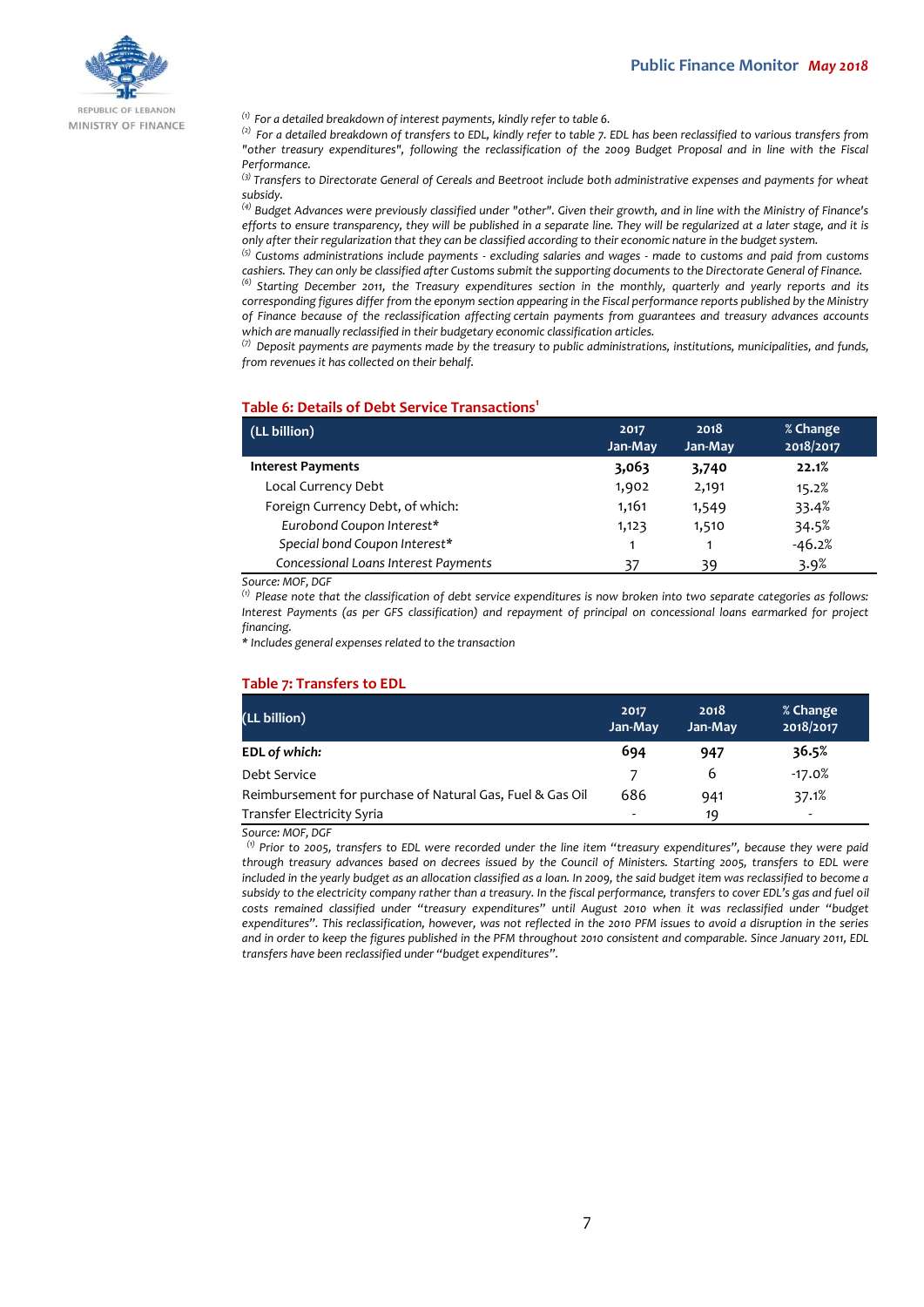

#### REPUBLIC OF LEBANON MINISTRY OF FINANCE

## **SECTION 3: PUBLIC DEBT**

## **Table 8: Public Debt Outstanding by Holder as of End-May 2018**

| (LL billion)                                                | <b>Dec-16</b> | <b>Dec-17</b> | $May-18$ | % Change<br>May 18 - Dec 17 |
|-------------------------------------------------------------|---------------|---------------|----------|-----------------------------|
| <b>Gross Public Debt</b>                                    | 112,910       | 119,898       | 124,383  | 3.7%                        |
| <b>Local Currency Debt</b>                                  | 70,528        | 74,077        | 70,575   | $-4.7%$                     |
| * Accrued Interest Included in Debt                         | 1,098         | 1,159         | 1,185    | 2.2%                        |
| a. Central Bank                                             | 30,150        | 35,580        | 32,701   | $-8.1%$                     |
| b. Commercial Banks (Including REPOs) 1/                    | 29,581        | 27,756        | 26,538   | -4.4%                       |
| c. Other Local Currency Debt (T-bills), of which:           | 10,797        | 10,741        | 11,336   | 5.5%                        |
| <b>Public Entities</b>                                      | 8,718         | 8,941         | 9,601    | 7.4%                        |
| Contractor bonds 2/                                         | 139           | 166           | 166      | 0.0%                        |
| Foreign Currency Debt 3/                                    | 42,382        | 45,821        | 53,808   | 17.4%                       |
| a. Bilateral, Multilateral and Foreign Private Sector Loans | 2,506         | 2,979         | 2,932    | $-1.6%$                     |
| b. Paris II Related Debt (Eurobonds and Loans) 4/           | 631           | 86            | $\Omega$ | $-100.0%$                   |
| c. Paris III Related Debt (Eurobonds and Loans) 5/          | 660           | 452           | 397      | $-12.2%$                    |
| d. Market-Issued Eurobonds                                  | 38,063        | 41,791        | 50,062   | 19.8%                       |
| e. Accrued Interest on Eurobonds                            | 458           | 480           | 411      | $-14.4%$                    |
| f. Special T-bills in Foreign Currency 6/                   | 63            | 33            | 6        | $-81.8%$                    |
| <b>Public Sector Deposits</b>                               | 14,586        | 15,659        | 15,518   | -0.9%                       |
| Net Debt 7/                                                 | 98,324        | 104,239       | 108,865  | 4.4%                        |
| Gross Market Debt 8/                                        | 70,303        | 71,944        | 78,846   | 9.6%                        |
| % of Total Debt                                             | 62%           | 60%           | 63%      | 5.6%                        |

*Source: MOF, DGF*

 $<sup>(1)</sup>$  Since August 2017 REPOs are removed from central bank and added to commercial banks.</sup>

<sup>(2)</sup> Contractor bonds issued in LBP. Contractor bonds issued in USD are listed under "Special T-bills in foreign currency". <sup>(3)</sup> Figures for Dec 16- Dec 17 may differ from previously published data due to updated information regarding bilateral and multilateral loans in the DMFAS system.

<sup>(4)</sup> Paris II related debt (Eurobonds and Loans) including a Eurobond originally issued at USD 1,870 billion to BDL in the context of the Paris II conference.

<sup>(5)</sup> Eurobonds Issued to Malaysia as part of its Paris III contribution, IBRD loan, UAE loan, the first tranche of the French loan received in February 2008 and the second tranche received in October 2012.

 $^{(6)}$  Special Tbs in foreign currency (expropriation and contractor bonds).

(7) Net Debt is obtained by subtracting Public Sector Deposits from Gross Public Debt.

<sup>(8)</sup> Gross market debt equals gross debt less the portfolios of the BDL, NSSF, bilateral and multilateral loans, Paris II and Paris III related debt.